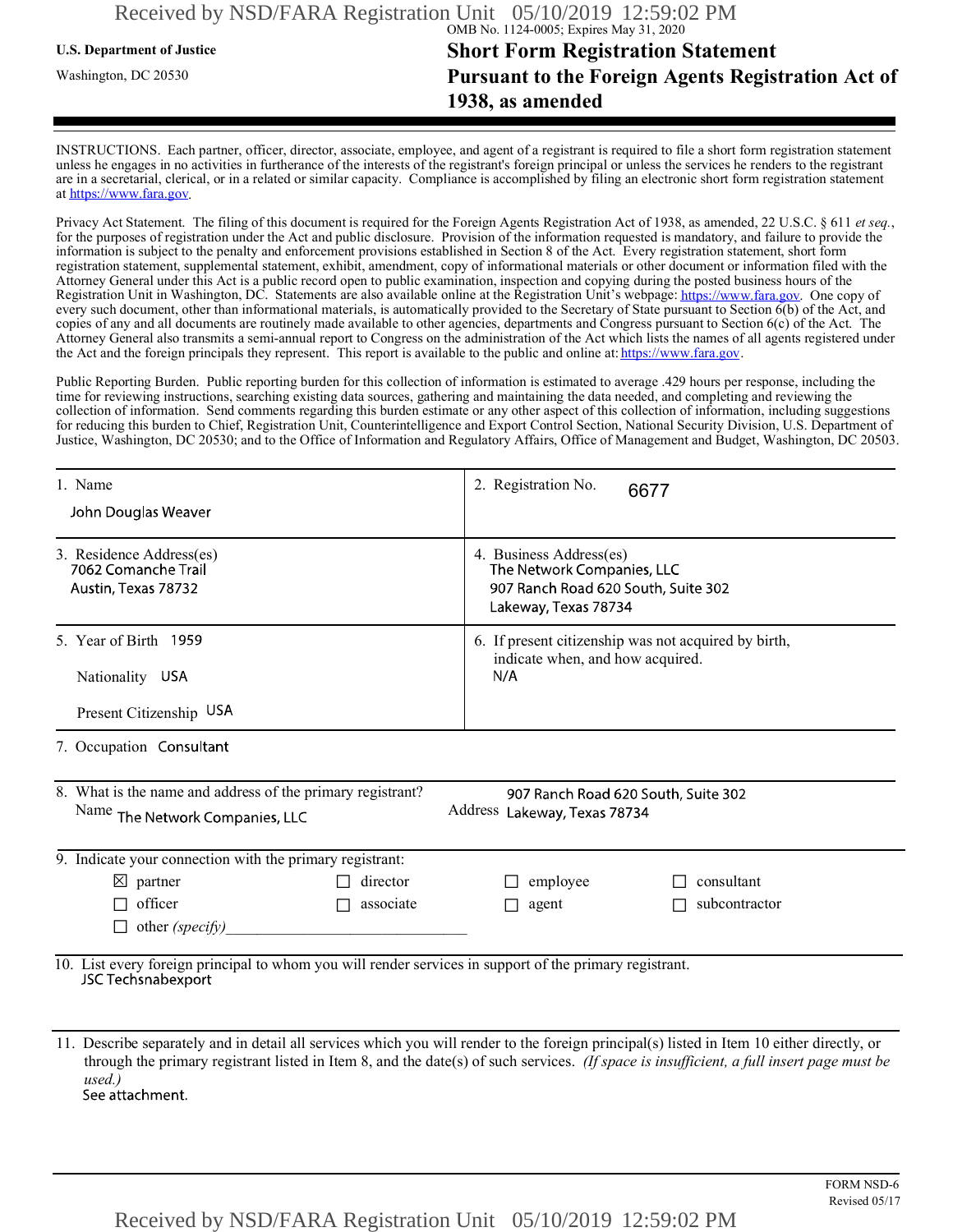Received by NSD/FARA Registration Unit 05/10/2019 12:59:02 PM

|      |                                            |                                                                       |                                                                                            | 12. Do any of the above described services include political activity as defined in Section 1(o) of the Act and in the footnote below?                                                                                                                                                                                                                                                               |
|------|--------------------------------------------|-----------------------------------------------------------------------|--------------------------------------------------------------------------------------------|------------------------------------------------------------------------------------------------------------------------------------------------------------------------------------------------------------------------------------------------------------------------------------------------------------------------------------------------------------------------------------------------------|
|      | Yes $\nabla$                               | $N_0 \Box$                                                            |                                                                                            |                                                                                                                                                                                                                                                                                                                                                                                                      |
|      |                                            | If yes, describe separately and in detail such political activity.    |                                                                                            |                                                                                                                                                                                                                                                                                                                                                                                                      |
|      |                                            |                                                                       | atomic (nuclear) energy, trade or cooperation involving in any way the Russian Federation. | I am being engaged to render the provision of government strategies, advice, and lobbying directed toward the U.S.<br>Congress and Administration, and the U.S. nuclear energy industry on behalf of Tenam regarding the business of Tenam and<br>its parent company JSC Techsnabexport, including, without limitation, any sanctions or other restrictions in the area of                           |
|      |                                            | 13. The services described in Items 11 and 12 are to be rendered on a |                                                                                            |                                                                                                                                                                                                                                                                                                                                                                                                      |
|      | $\Box$ full time basis                     |                                                                       | $\boxtimes$ part time basis                                                                | $\Box$ special basis                                                                                                                                                                                                                                                                                                                                                                                 |
| ×    | $\Box$ Fee: Amount \$                      |                                                                       | Salary: Not based solely on services rendered to the foreign principal(s).                 | $\Box$ Other thing of value                                                                                                                                                                                                                                                                                                                                                                          |
|      | If yes, furnish the following information: | candidates for any political office? Yes $\square$ No $\boxtimes$     |                                                                                            | 15. During the period beginning 60 days prior to the date of your obligation to register to the time of filing this statement, did you<br>make any contributions of money or other things of value from your own funds or possessions and on your own behalf in<br>connection with any election to political office or in connection with any primary election, convention, or caucus held to select |
| Date |                                            | Amount or Thing of Value                                              | Political Organization or Candidate                                                        | <b>Location of Event</b>                                                                                                                                                                                                                                                                                                                                                                             |

### **EXECUTION**

In accordance with 28 U.S.C. § 1746, the undersigned swears or affirms under penalty of perjury that he/she has read the information set forth in this registration statement and that he/she is familiar with the contents thereof and that such contents are in their entirety true and accurate to the best of his/her knowledge and belief.

*<u><i>/D <i>PA* 2018</u> Sign W/L (Date of signature)</u>

Footnote: "Political activity," as defined in Section 1(o) of the Act, means any activity which the person engaging in believes will, or that the person intends to, in any way influence any agency or official of the Government of the United States or any section of the public within the United States with reference to formulating, adopting, or changing the<br>domestic or foreign policies of the United States party.